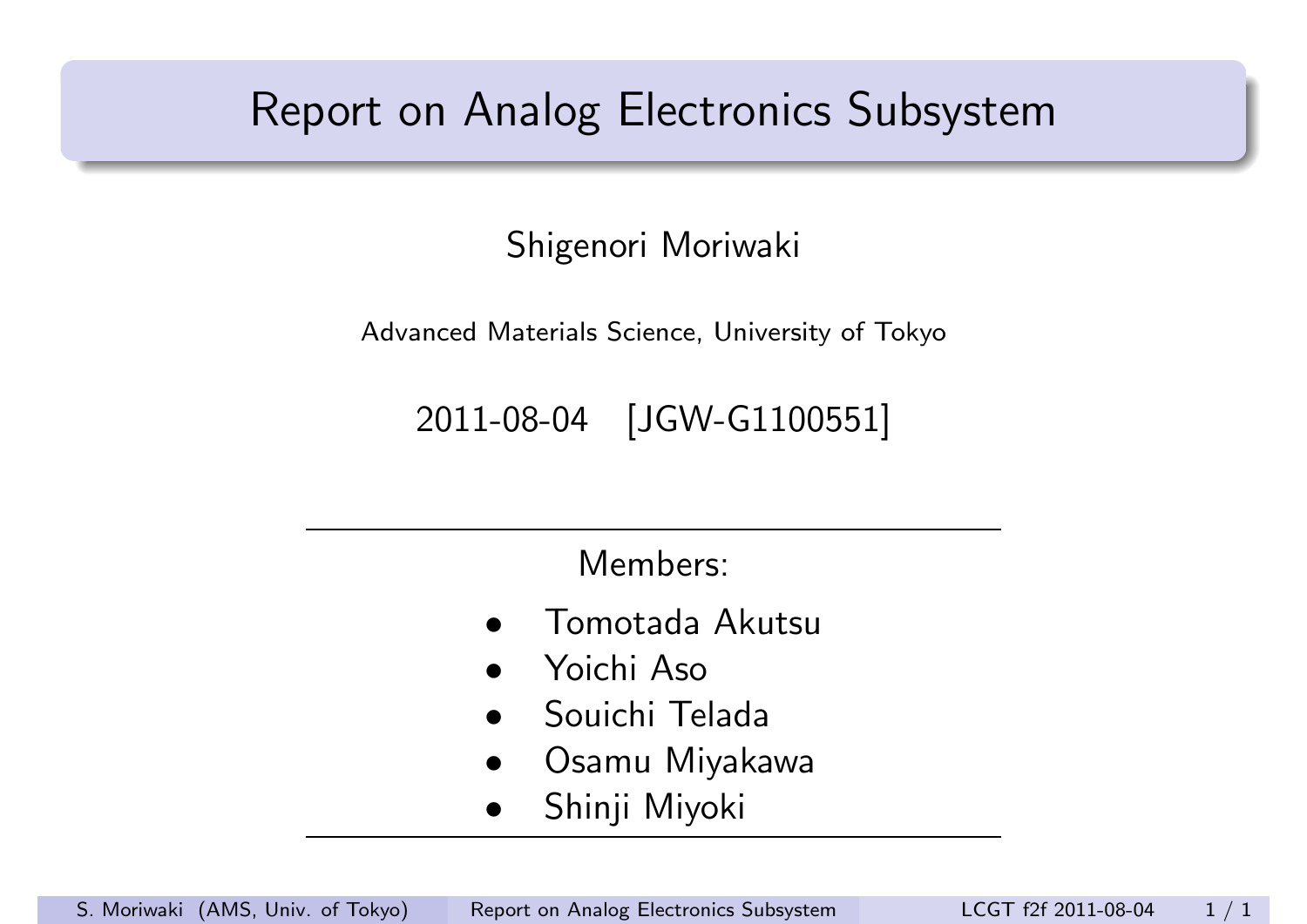- **Tasks of Analog Electronics Subgroup**
- **Location of analog racks**
- **Components to be provided**
- DC power supply
- Analog signal transfer
- **•** Mechanical interfaces
- **•** Schedule

. .

Risk management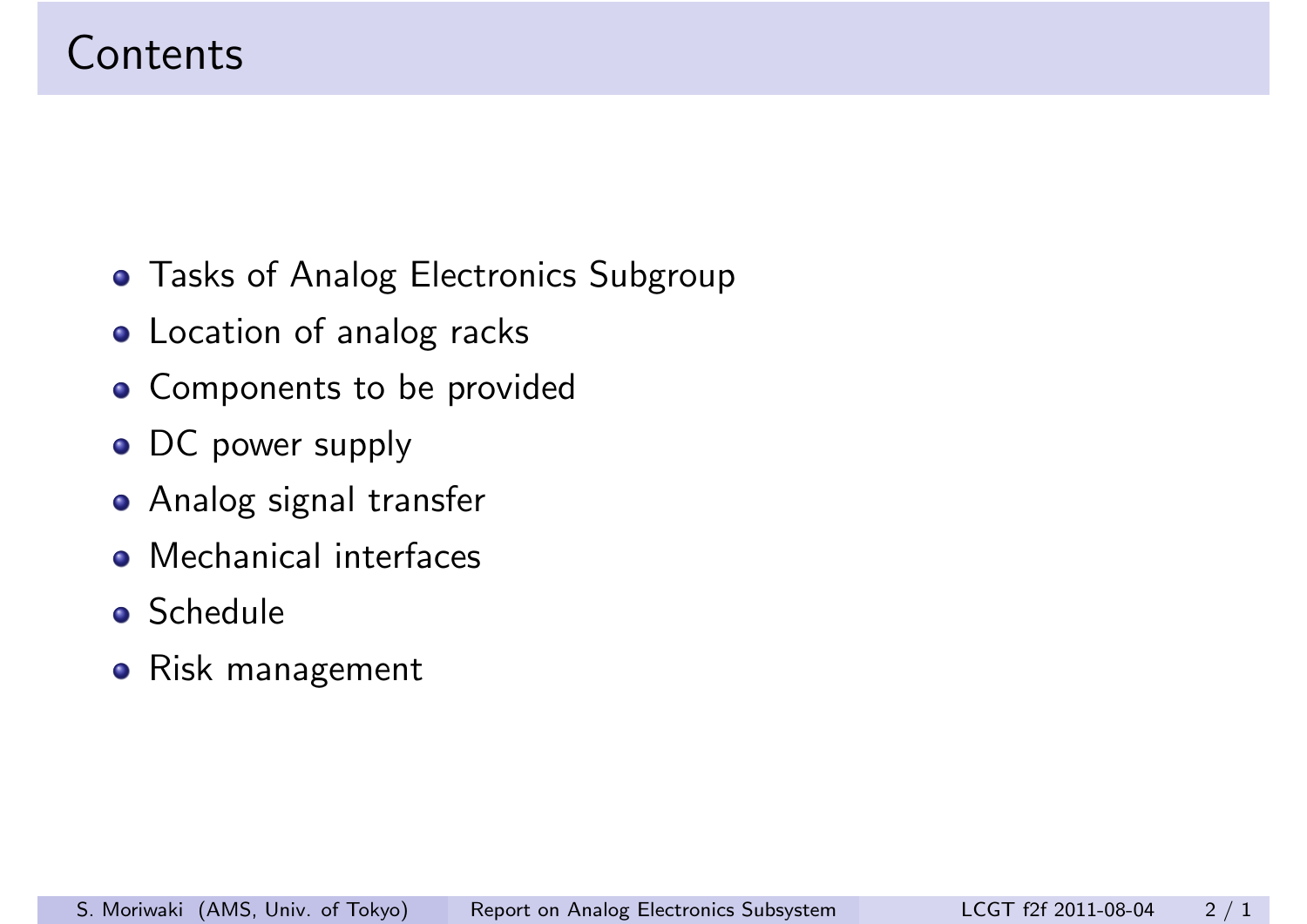## Tasks of Analog Electronics Subsystem



- DC power supplies
- Photo detectors
- **•** Actuator drivers
- RF oscillators, drivers and demodulators
- Conditioning filters for ADC/DAC  $\bullet$
- High-speed servo filters out of the digital control subsystem

S. Moriwaki [\(AMS, Univ. of To](#page-0-0)kyo) Report on Analog Electronics Subsystem LCGT f2f 2011-08-04 3 / 1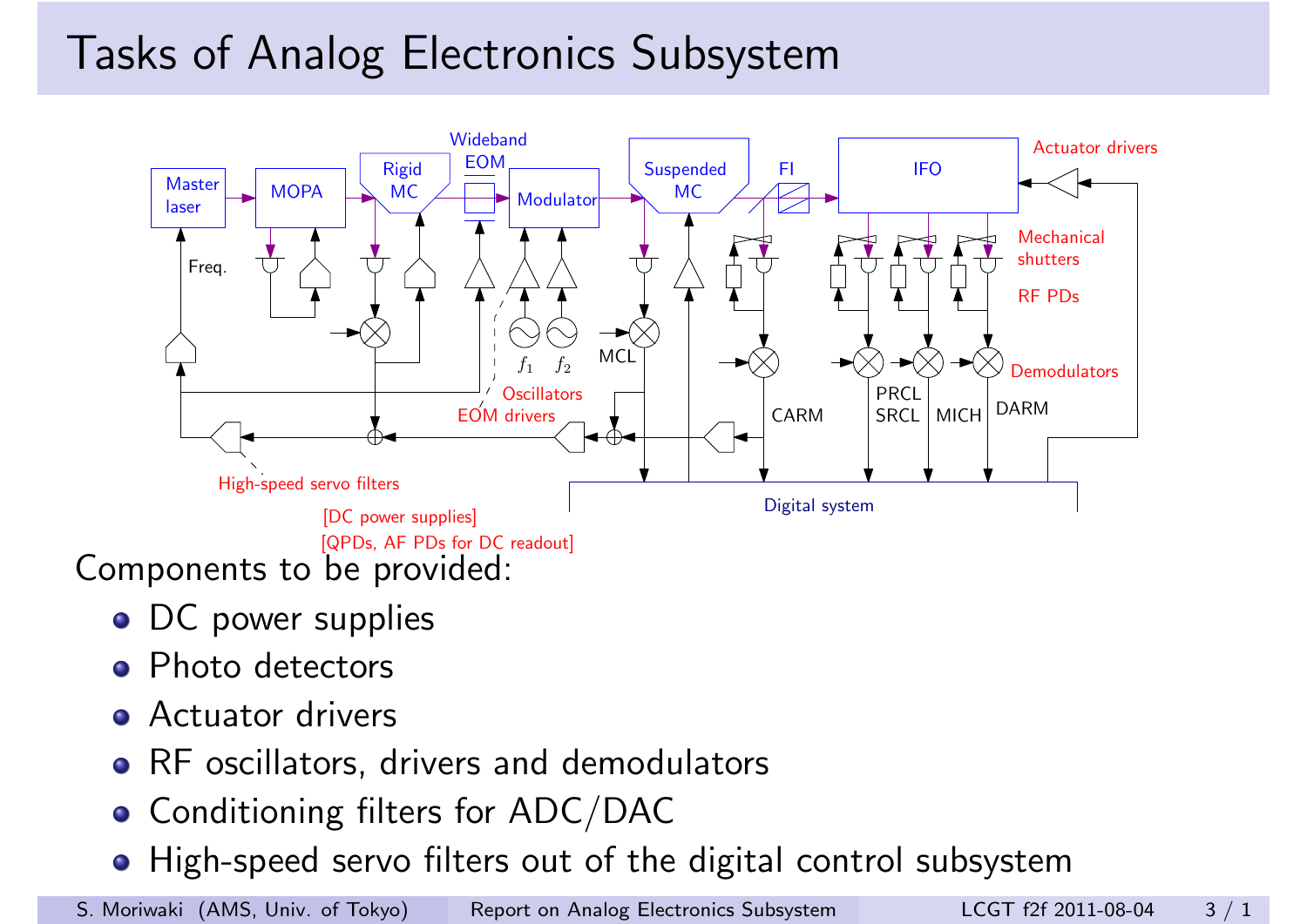#### Location of analog rack: center area



- (locations of optical benches are not determined yet)
- **Analog racks should** be separate sufficiently far from AC transformer and AC motors used in vacuum or cryogenic instruments.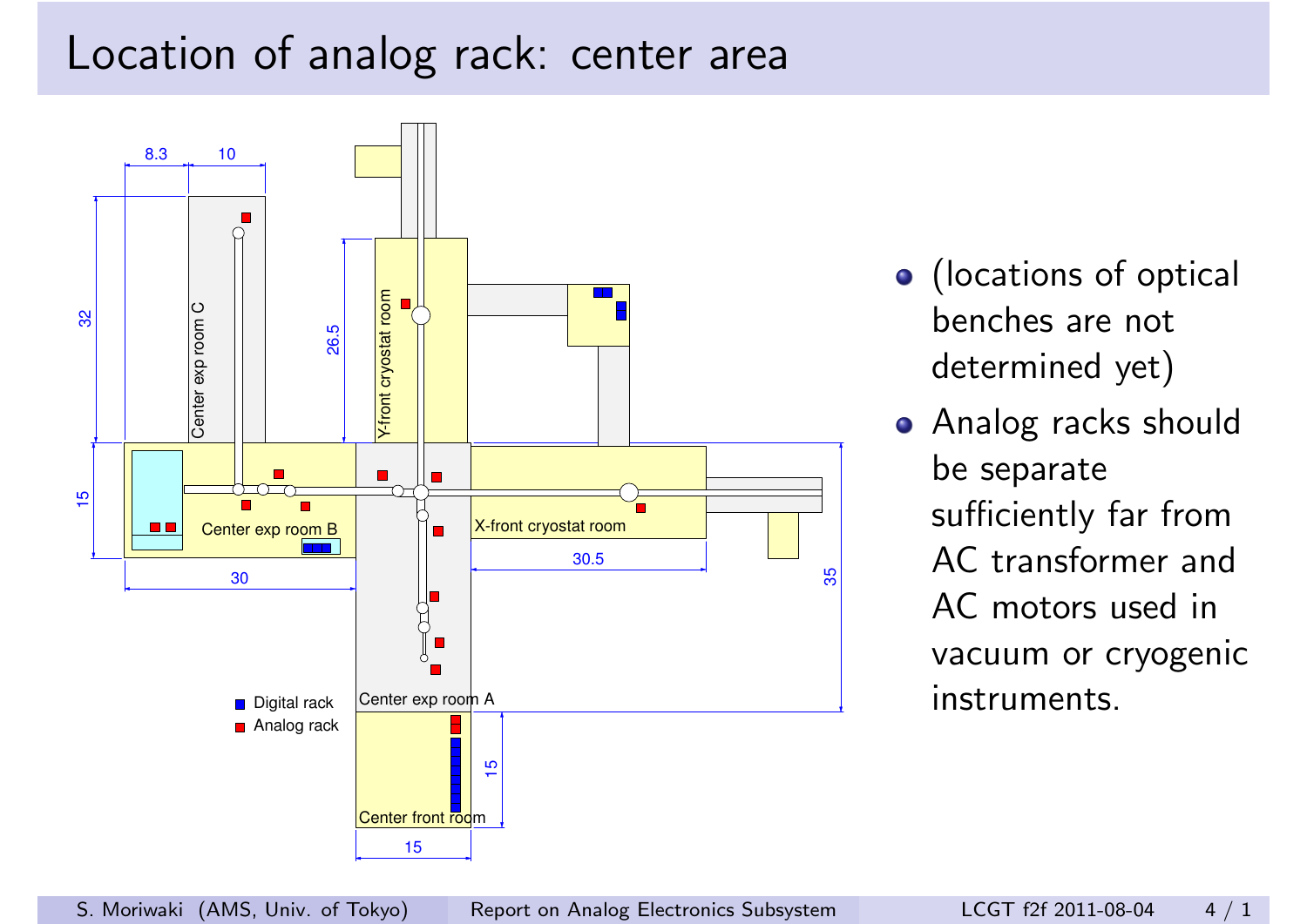#### Location of analog rack: X-end area



We need the same consideration as that in the center area.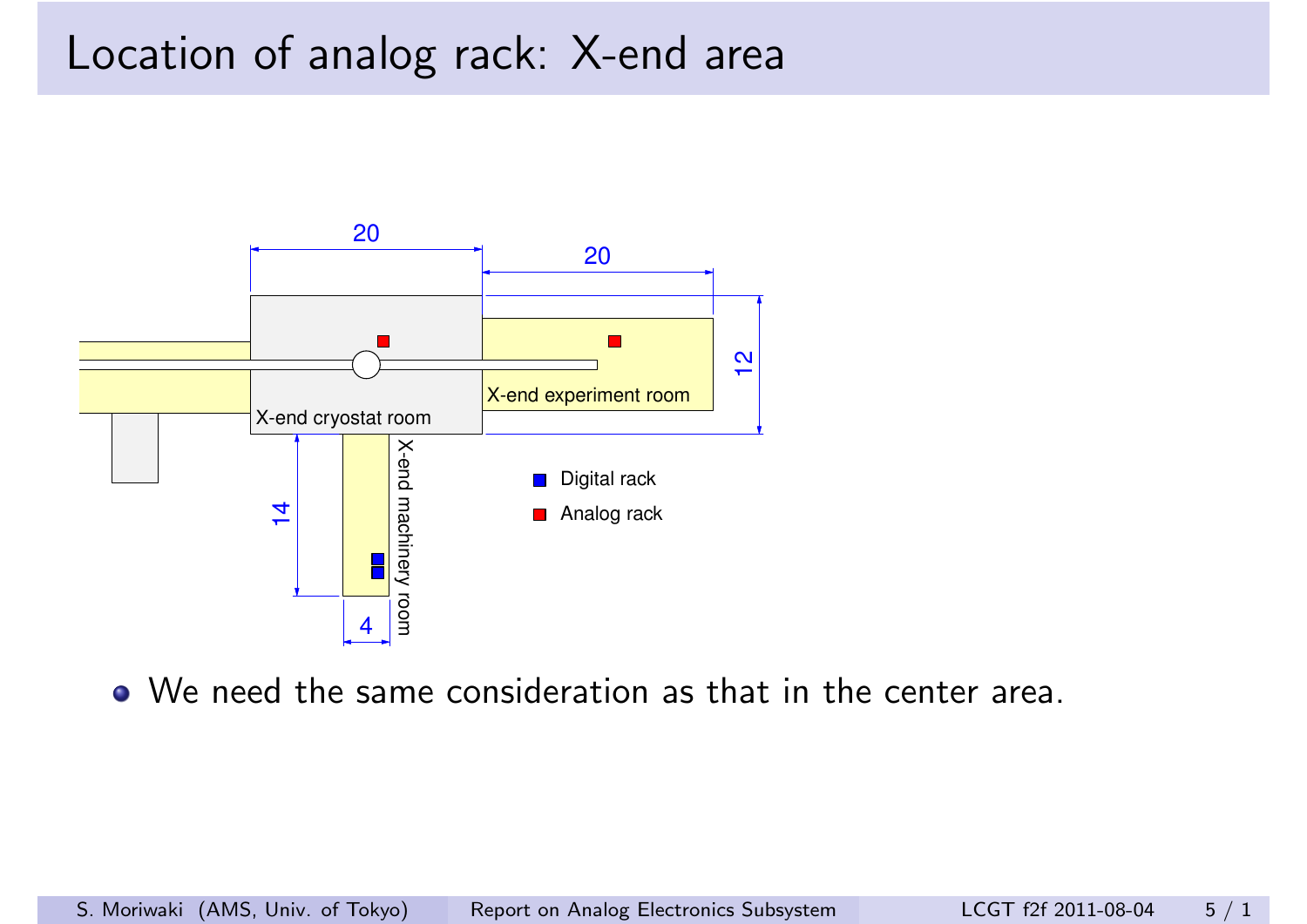# Components list  $(1/6)$  with requirements : DC Power supplies

- Bipolar 24 V power supply [iLCGT]
- 24-to-15 V (or to-18 V) series regulator [iLCGT]
- 180 V high-voltage supply for QPD bias [iLCGT]
- High-voltage supply for coil driver [iLCGT, voltage: TBD]
- High-voltage supply for piezo actuator [iLCGT, voltage: 150 V (TBD)]
- High-current switching mode supply for LD driver [iLCGT]
- High-current supply for TEC (Peltier) driver [iLCGT]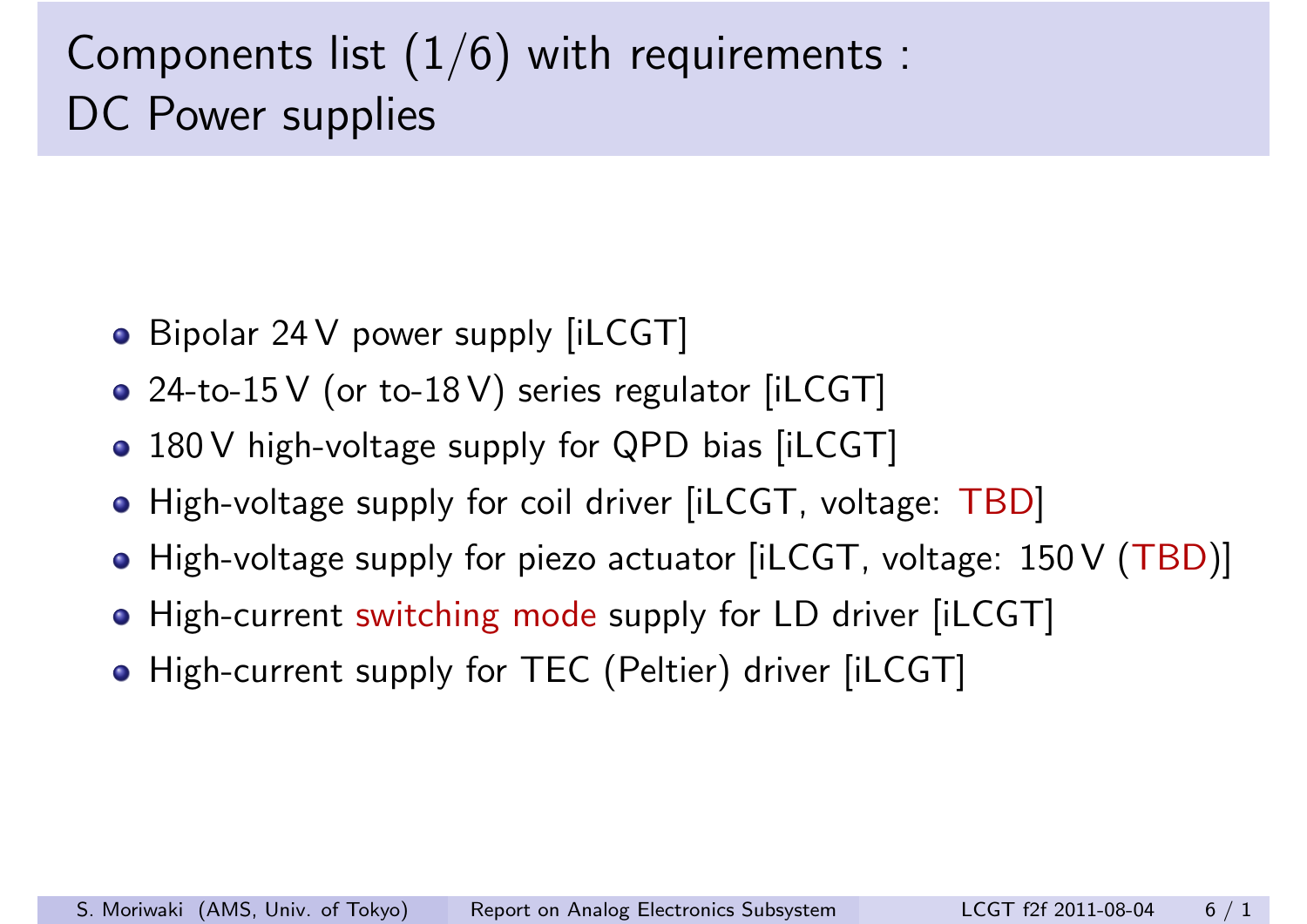# Components list  $(2/6)$ : Photo detectors

- RF PDs for length sensing [iLCGT, in air, in vacuum, 100 mW, *φ*3 mm, 45 MHz or 16.875 MHz]
- AF PDs for intensity stabilization [iLCGT, in air, in vacuum]
- RF QPDs for wave-front sensing [iLCGT, 45 MHz or 16.875 MHz]
- AF QPDs for beam position sensing [iLCGT]
- Photo detectors for DC readout [bLCGT, 100 mW, *φ*3 mm]
- Optical lever sensors [iLCGT]
- CCD imaging monitors [iLCGT]

(Common requirement: quantum efficiency *>*0.9)

Base design:

- TAMA300 RF PD
	- [N. Mio et al., Jpn. J. Appl. Phys. **40**, p.426 (2001)]
- High-power, low-noise resonant PD [H. Grote, Rev. Sci. Instrum. **78**, 054704 (2007)]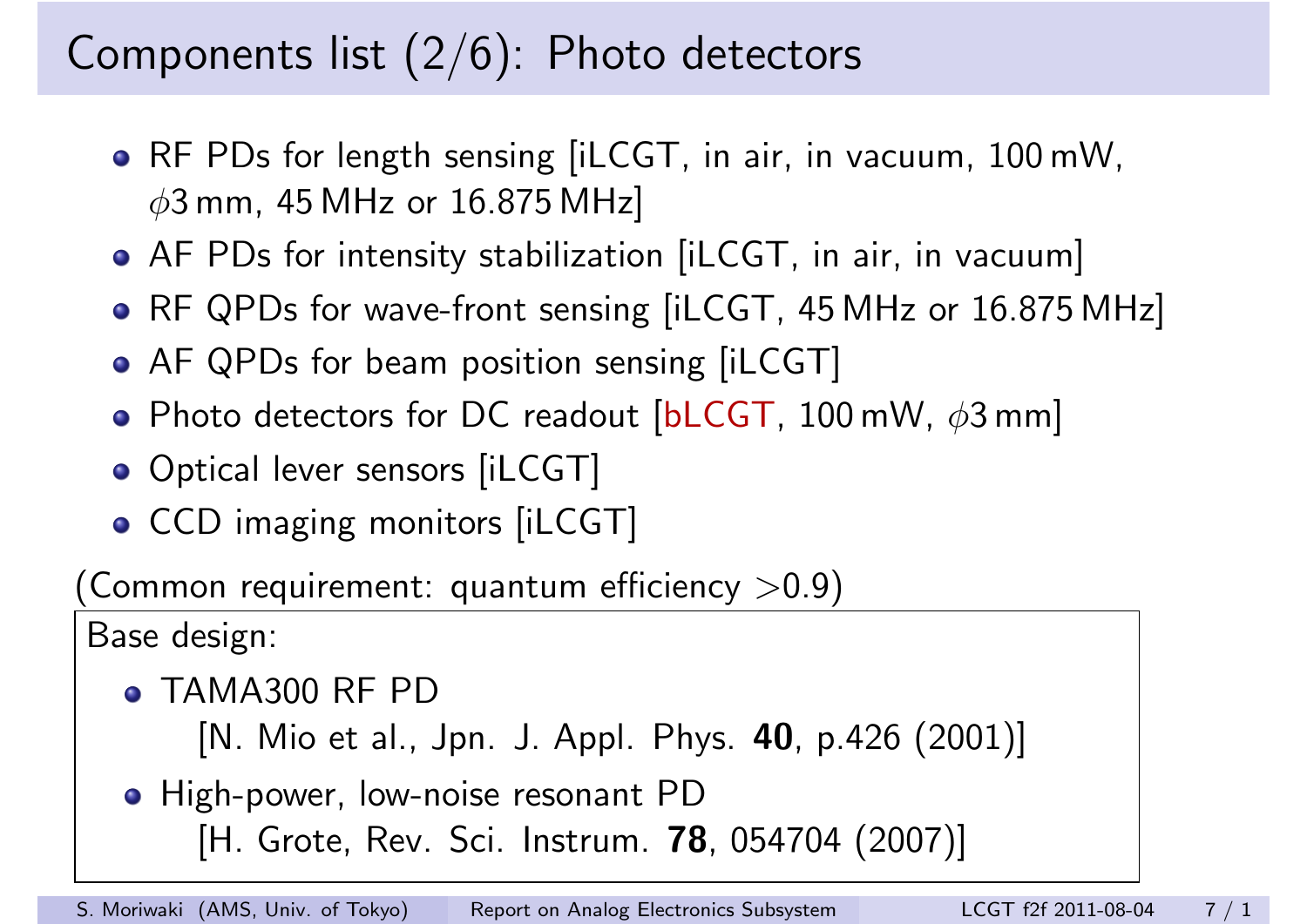# Components list (3/6): Actuator drivers

- Piezo actuator drivers [iLCGT, 150 V]
- Wideband EOM drivers [iLCGT, few MHz bandwidth]
- Picomotor $(R)/$ step motor drivers [iLCGT]
- Drivers for Ultrasonic motor (waveplate holder etc.) [iLCGT]
- Coil drivers for ITM-ETM [iLCGT]
- Coil drivers for SAS IP control [iLCGT]
- TEC (Peltier) driver [iLCGT]

. .

**•** Electrostatic actuator driver [bLCGT]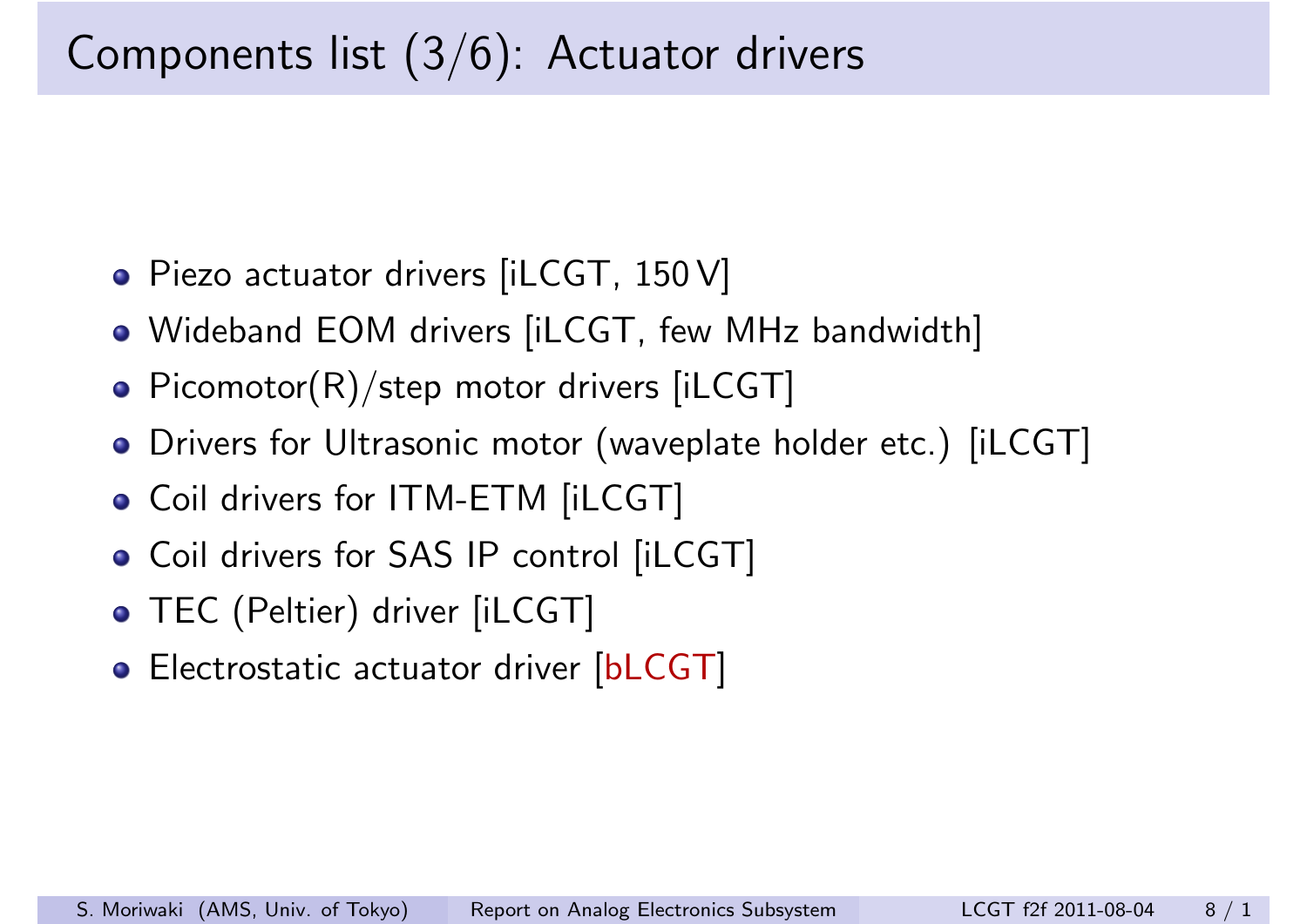# Components list (4/6): RF System

- Stable RF oscillators [iLCGT]
- Low phase-noise oscillators [bLCGT]
- Distributors [iLCGT]
- RF resonant EOM drivers [iLCGT]
- I&Q demodulators [iLCGT, 1 nV/*<sup>√</sup>* Hz, 100 mV range]



. .

S. Moriwaki [\(AMS, Univ. of To](#page-0-0)kyo) Report on Analog Electronics Subsystem LCGT f2f 2011-08-04 9 / 1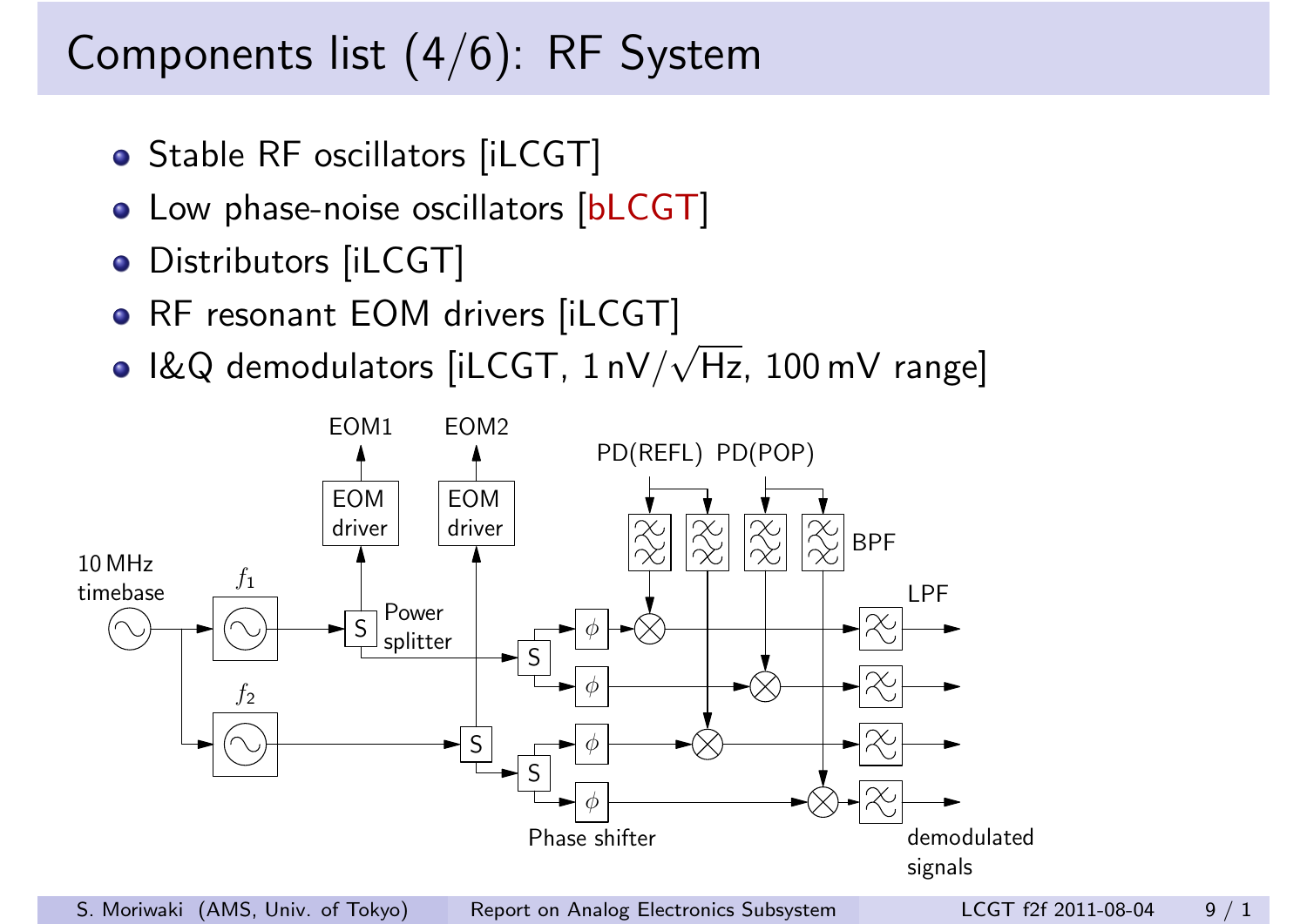# Components list (5/6): Conditioning filters for ADC/DAC

- Whitening and de-whitening amplifiers [iLCGT]
- Anti-aliasing filters in front of ADC [iLCGT]
- Anti-imaging filters for DAC output [iLCGT]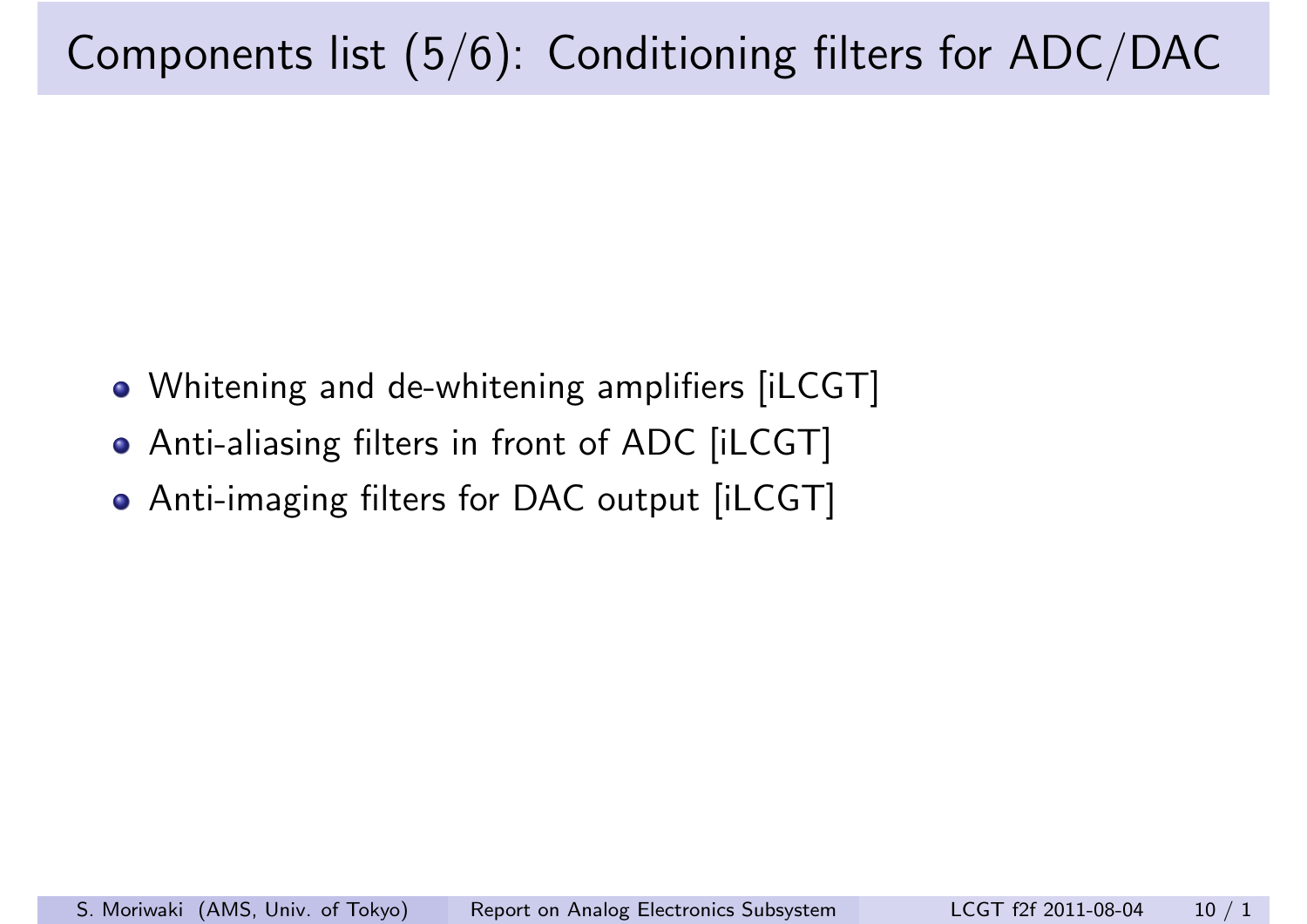# Components list (6/6): High-speed servo control filters

- **•** Servo filters with differential input/output [iLCGT]
	- $\blacktriangleright$  Laser frequency stabilization (NPRO piezo, wideband EOM, ...)
	- $\blacktriangleright$  Laser intensity stabilization (LD current, EOAM)
	- $\triangleright$  Beamsplitter control for coherent addition in MOPA
	- $\triangleright$  PLL locking between fundamental and green lasers
- Feed-around summing amplifier with differential input/output [iLCGT]
- RMS threshold detector with digital interface [iLCGT]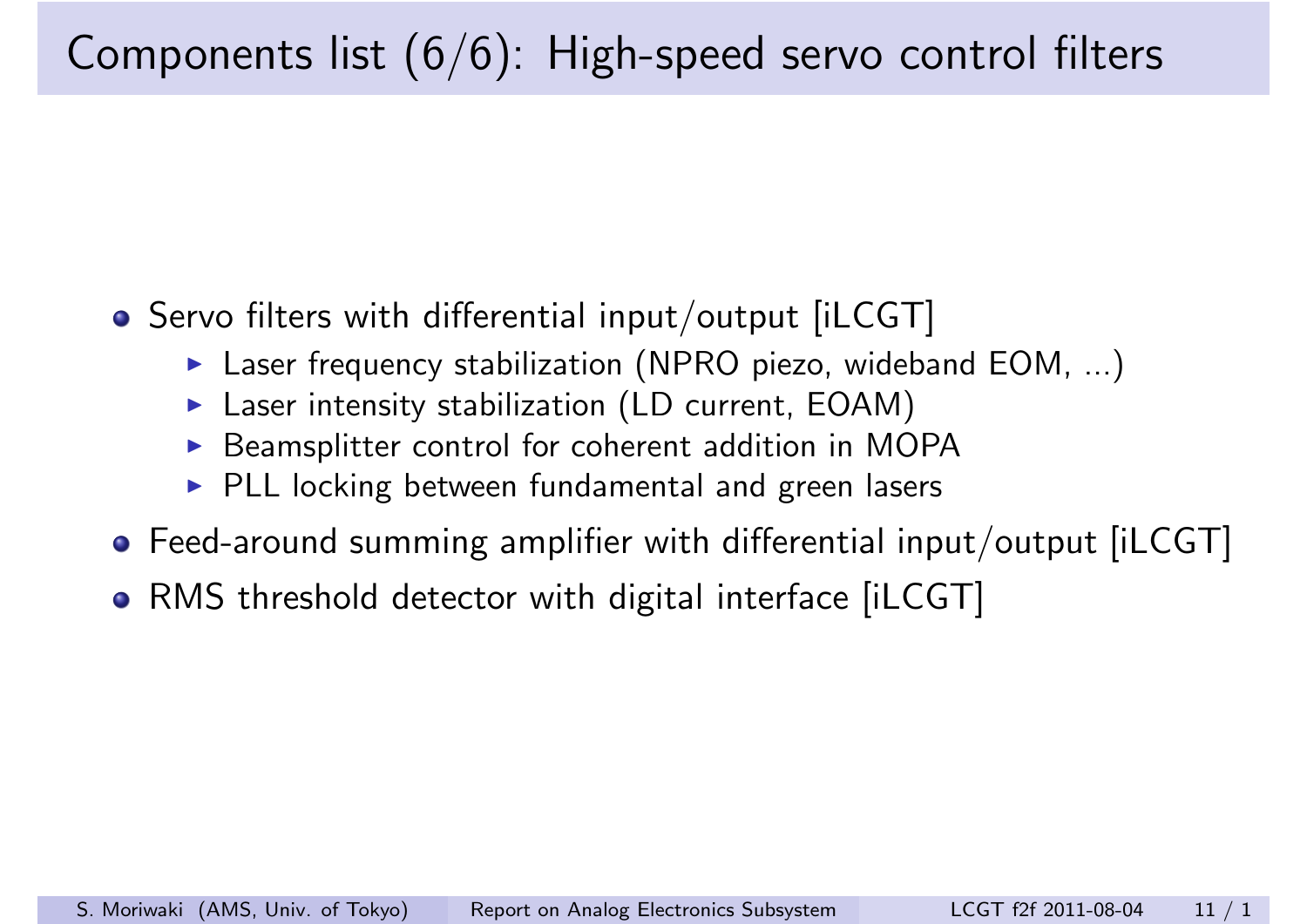## DC power supply: overview

- *±*24 V bipolar DC power supply [Kikusui PAN35-30A]
- DC 24 V distributors
- 24-to-18 V series regulators [LM7818/7918]
- 24-to-15 V series regulators [LM7815/7915]
- 180 V (TBD) DC power supply for PD bias, piezo actuator, coil driver, electrostatic actuator, *. . .*

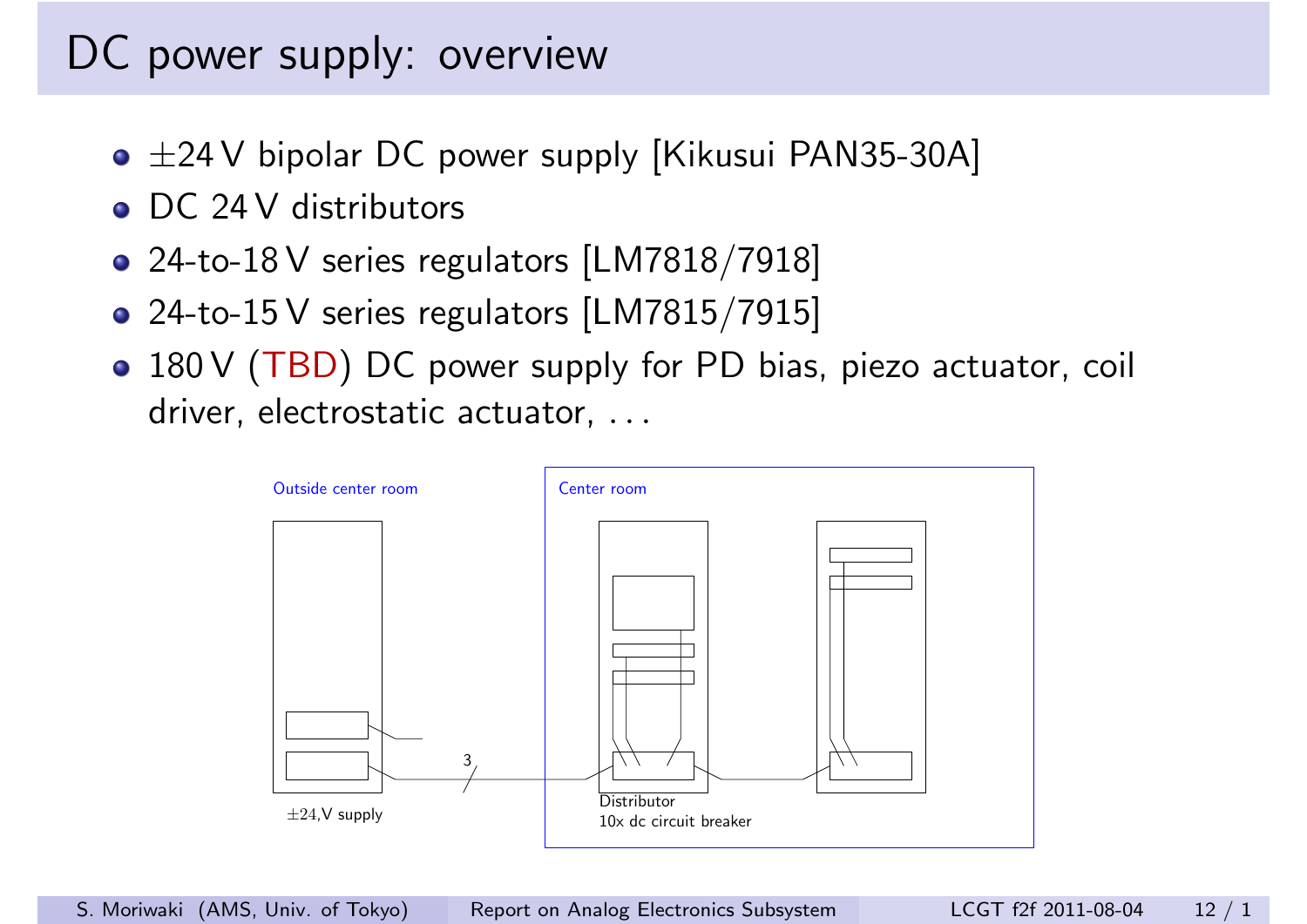## DC power supply: connectors and cables

Special care (mainly ground loop management) is required to reduce AC line noise.

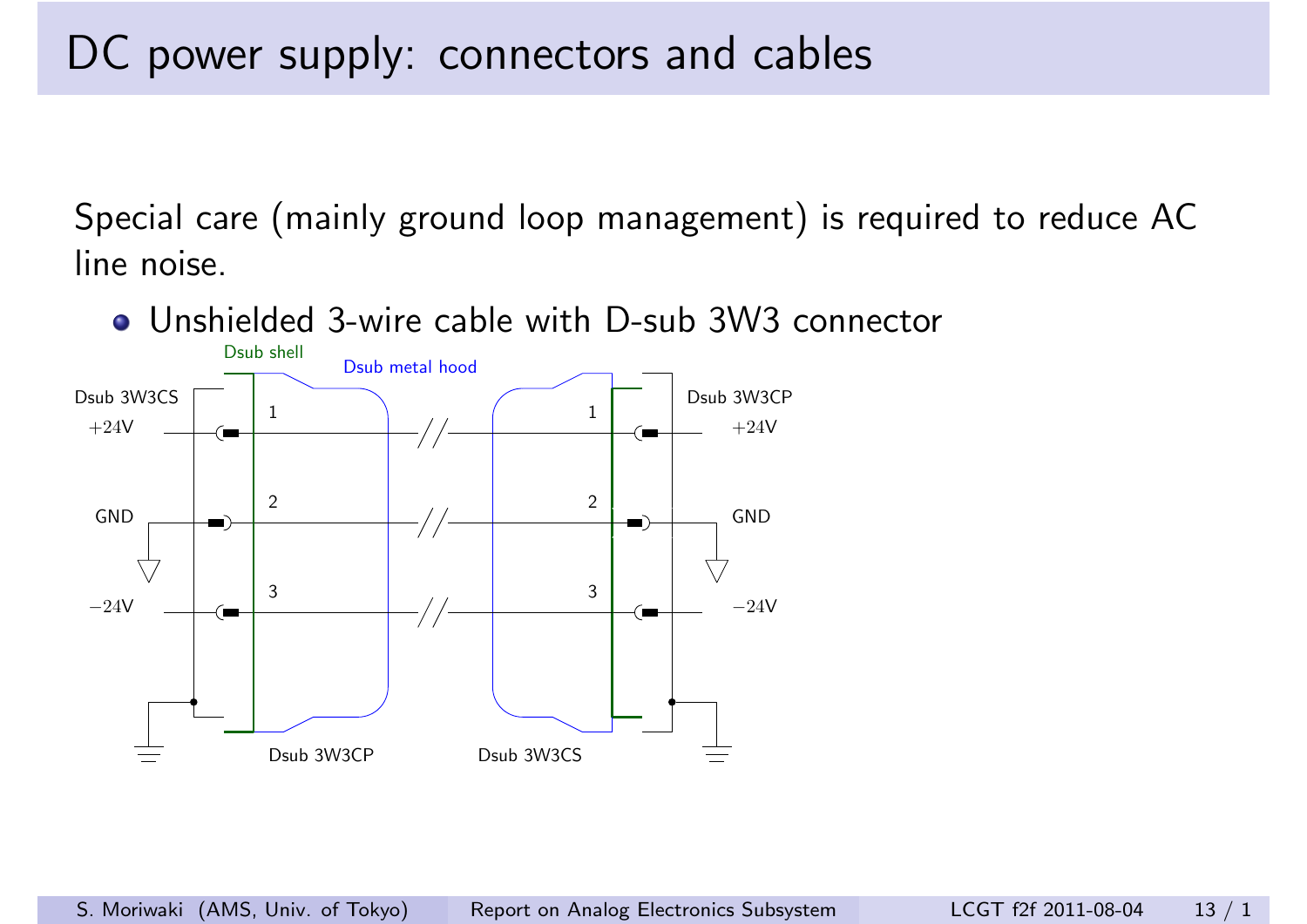Do not transfer signals between modules with single-ended cable! Use STP (shielded twist pair) lines.



STP cable with D-sub connector - grounded at both end via receptacle shells

. .

optional shield isolation adapter are used to avoid ground loops along STP shield.

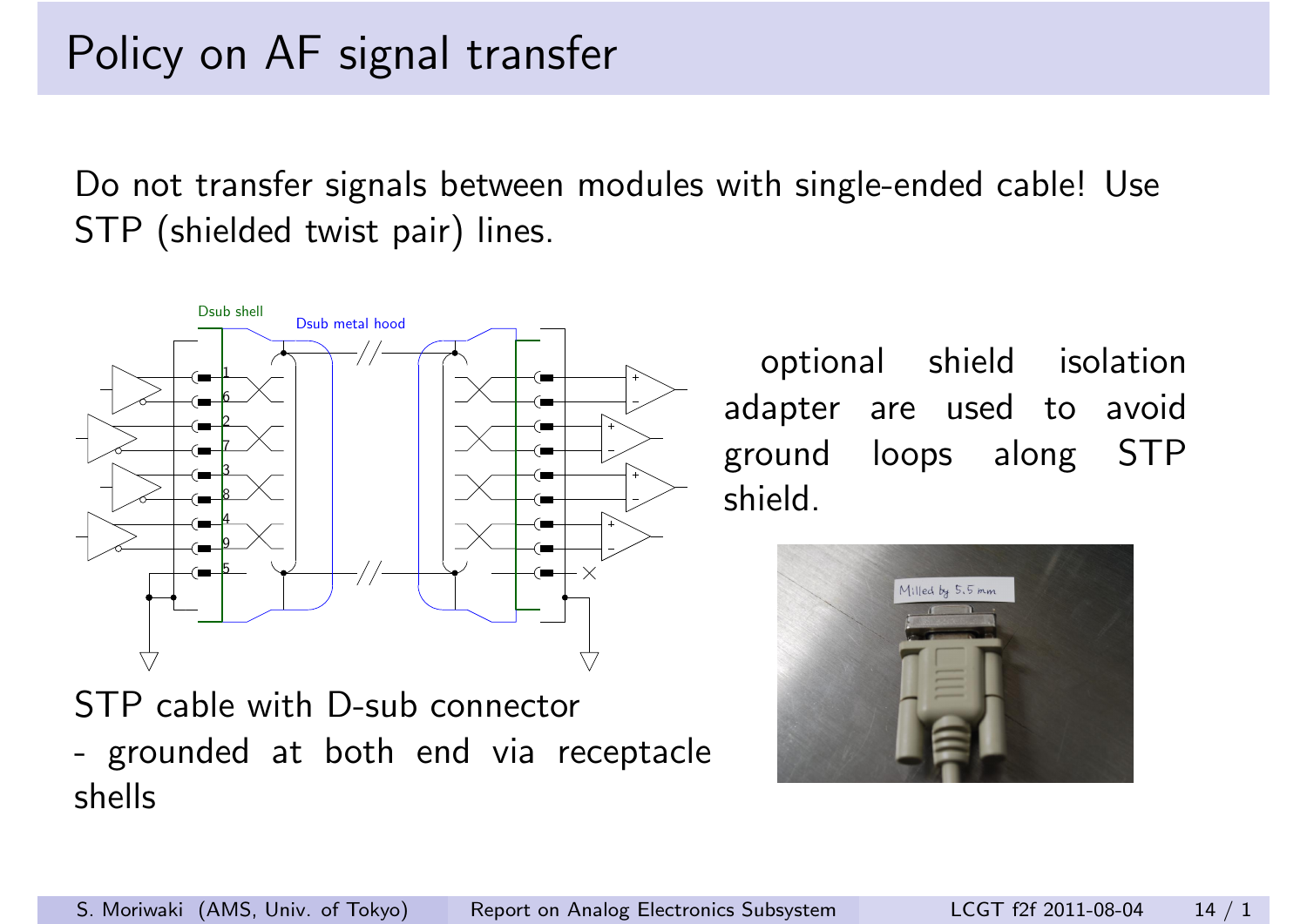# Chassis form for circuits: 19-inch cabinet and NIM crates/modules

- 19-inch cabinets will be used for almost all the circuits.
	- ▶ Operation under  $±24$  V or  $±18$  V DC power supply.
	- $\blacktriangleright$  Take care for passive air flow cooling. Do not use cooling fans in analog rack!
- Use of NIM (Nuclear Instrumentation Module) will be allowed.
	- ▶ Specification document: DOE/ER-0547T at http://www.osti.gov/
	- ▶ Vertical PCB arrangement  $\rightarrow$  effective air cooling
	- $\triangleright$  Custom crates which do not have AC 100 V transformer will be introduced. This crates provide DC *±*24 V and *±*12 V supply to the module via backplane connector.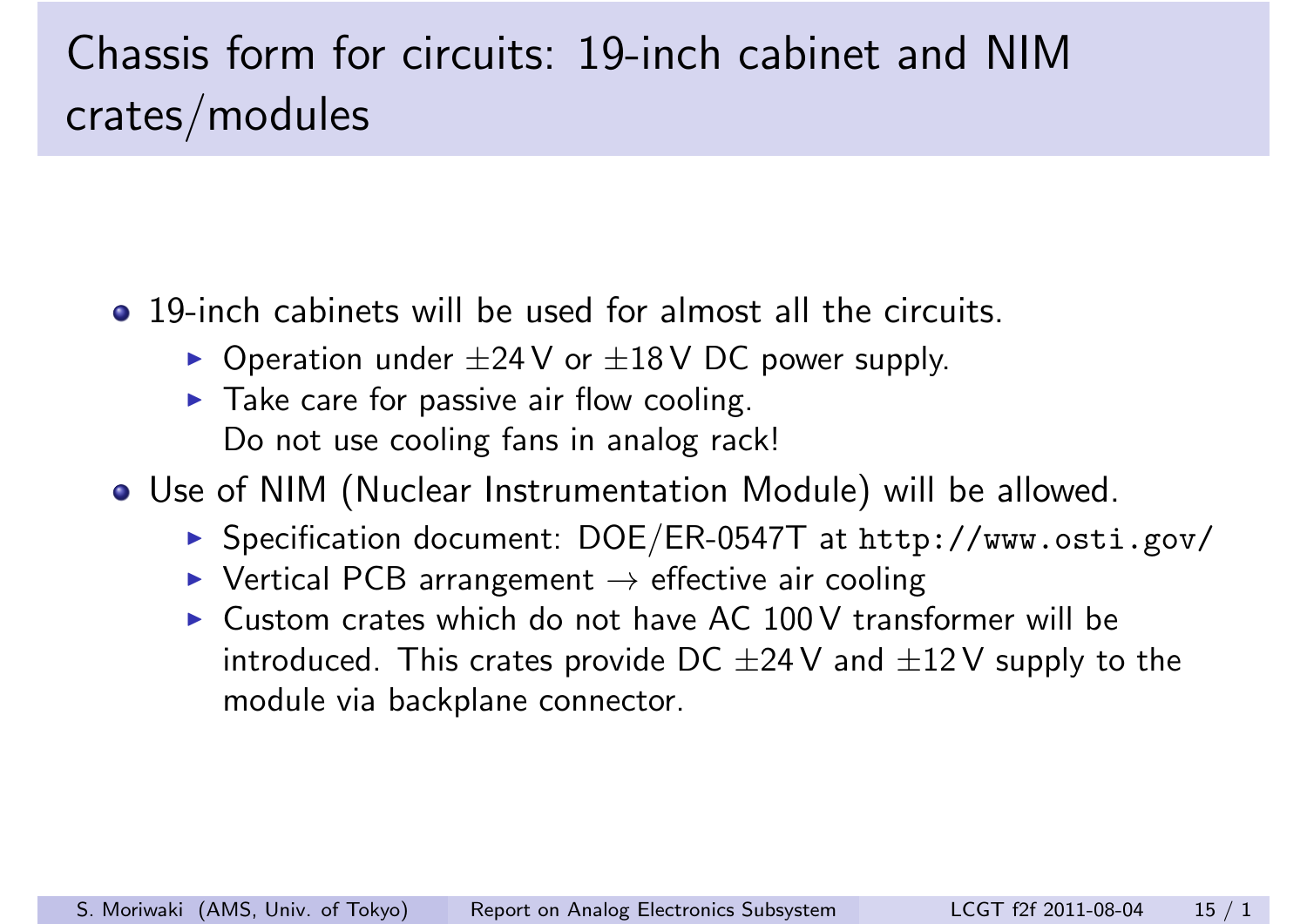# Schedule

|                                 | 2011 |                                                                                   | 2012 |  |  |  |                                                 |  |                           | 2013        |  |  |  |  |  |                       | 2014                      |  |  |  |  |
|---------------------------------|------|-----------------------------------------------------------------------------------|------|--|--|--|-------------------------------------------------|--|---------------------------|-------------|--|--|--|--|--|-----------------------|---------------------------|--|--|--|--|
|                                 |      | 7 8 9 0 N D 1 2 3 4 5 6 7 8 9 0 N D 1 2 3 4 5 6 7 8 9 0 N D 1 2 3 4 5 6 7 8 9 0 N |      |  |  |  |                                                 |  |                           |             |  |  |  |  |  |                       |                           |  |  |  |  |
| Evaluation of DC power supplies |      |                                                                                   |      |  |  |  |                                                 |  |                           |             |  |  |  |  |  |                       |                           |  |  |  |  |
| Design of Photo Detectors       |      |                                                                                   |      |  |  |  |                                                 |  |                           |             |  |  |  |  |  |                       |                           |  |  |  |  |
| Design of RF system             |      |                                                                                   |      |  |  |  |                                                 |  |                           |             |  |  |  |  |  |                       |                           |  |  |  |  |
|                                 |      | <b>Fabrication (PDs)</b>                                                          |      |  |  |  |                                                 |  |                           |             |  |  |  |  |  |                       |                           |  |  |  |  |
|                                 |      | <b>Fabrication (RF)</b>                                                           |      |  |  |  |                                                 |  |                           |             |  |  |  |  |  |                       |                           |  |  |  |  |
|                                 |      | PD Tests on optical bench                                                         |      |  |  |  |                                                 |  |                           |             |  |  |  |  |  |                       |                           |  |  |  |  |
|                                 |      | RF Modulators Tests on optical bench                                              |      |  |  |  |                                                 |  |                           |             |  |  |  |  |  |                       |                           |  |  |  |  |
|                                 |      | Design and Fabrication of filters/drivers                                         |      |  |  |  |                                                 |  |                           |             |  |  |  |  |  |                       |                           |  |  |  |  |
|                                 |      |                                                                                   |      |  |  |  | Inst. of power supplies, signal transfer system |  |                           |             |  |  |  |  |  |                       |                           |  |  |  |  |
|                                 |      |                                                                                   |      |  |  |  | Inst. of PD and EOM drivers                     |  |                           |             |  |  |  |  |  |                       |                           |  |  |  |  |
|                                 |      |                                                                                   |      |  |  |  |                                                 |  |                           |             |  |  |  |  |  | Vacuum (First tunnel) |                           |  |  |  |  |
|                                 |      |                                                                                   |      |  |  |  |                                                 |  | Vacuum (Second tunnel)    |             |  |  |  |  |  |                       |                           |  |  |  |  |
|                                 |      |                                                                                   |      |  |  |  |                                                 |  | Vacuum (Center room)      |             |  |  |  |  |  |                       |                           |  |  |  |  |
|                                 |      |                                                                                   |      |  |  |  | Vacuum (End rooms)                              |  |                           |             |  |  |  |  |  |                       |                           |  |  |  |  |
|                                 |      |                                                                                   |      |  |  |  |                                                 |  |                           | Vacuum (MC) |  |  |  |  |  |                       |                           |  |  |  |  |
|                                 |      |                                                                                   |      |  |  |  |                                                 |  | Laser and MC installation |             |  |  |  |  |  |                       |                           |  |  |  |  |
|                                 |      |                                                                                   |      |  |  |  |                                                 |  |                           |             |  |  |  |  |  | X arm commissioning   |                           |  |  |  |  |
|                                 |      |                                                                                   |      |  |  |  |                                                 |  |                           |             |  |  |  |  |  | Y arm commissioning   |                           |  |  |  |  |
|                                 |      |                                                                                   |      |  |  |  |                                                 |  |                           |             |  |  |  |  |  |                       | <b>FPMI</b> commissioning |  |  |  |  |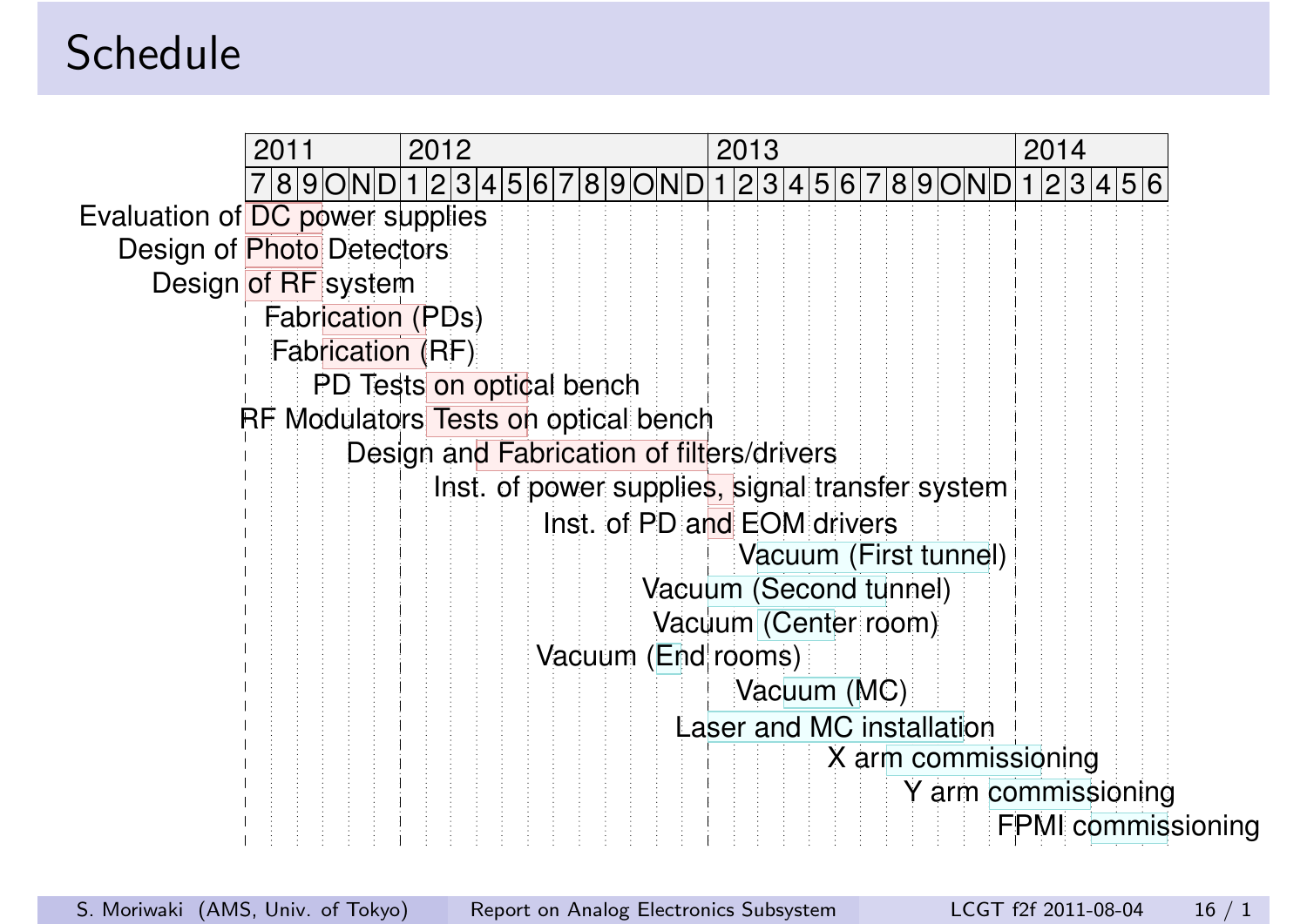### First article test

#### Example of AA/AI (anti-alias/anti-imaging) filter:



#### Fully-differential low-pass filter, 8 channels per a board

S. Moriwaki [\(AMS, Univ. of To](#page-0-0)kyo) Report on Analog Electronics Subsystem LCGT f2f 2011-08-04 17 / 1